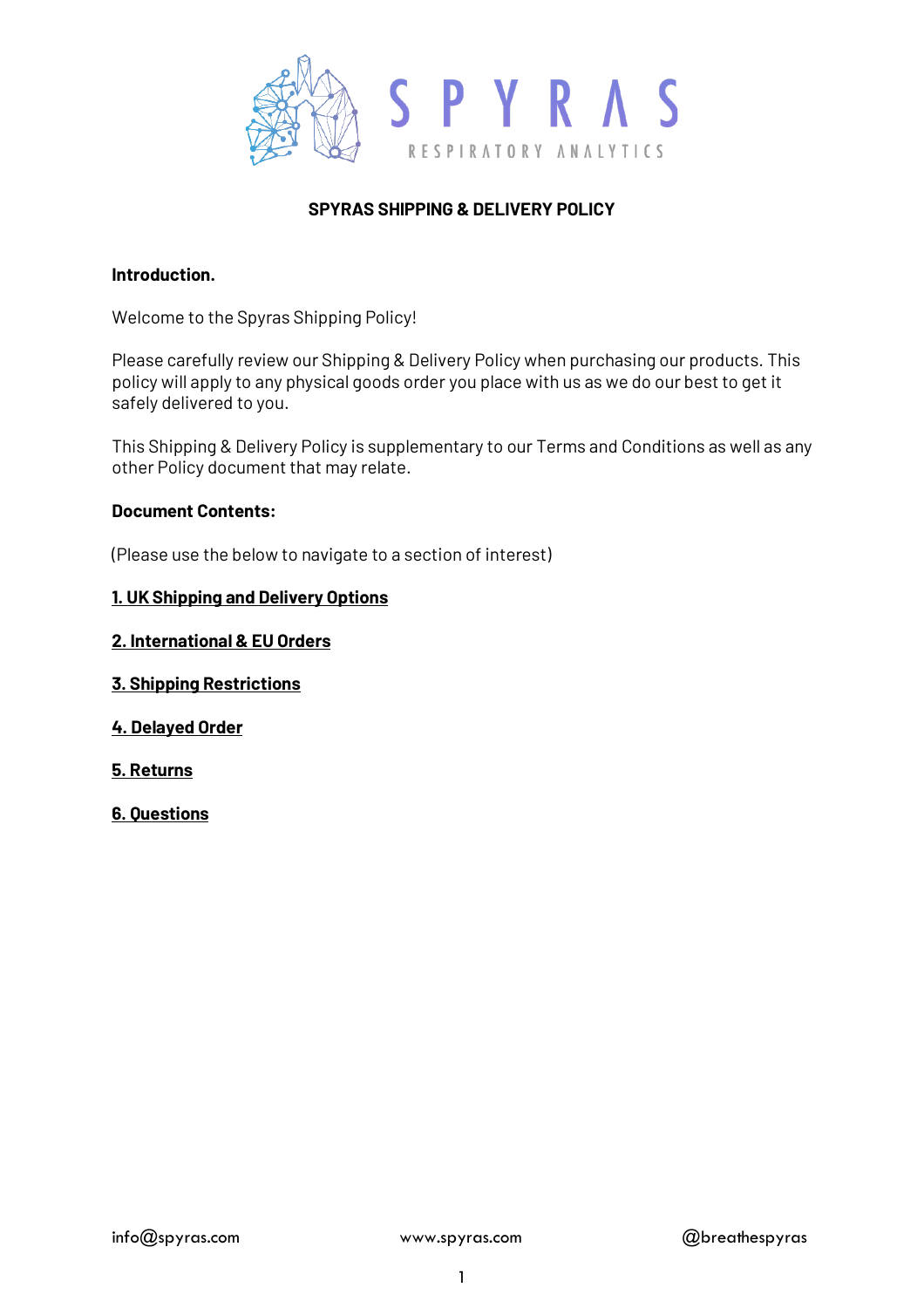

## **1. UK Shipping & Delivery Options**

Spyras Currently offers expedited shipping at the following rates:

| <b>Shipping Method</b> | <b>Shipping Fee</b> |
|------------------------|---------------------|
| UK Standard Shipping   | £5.95               |
| EU Shipping            | £13.50              |

Spyras reserves the right to change shipping rate at its own discretion. As we continue to grow, we aim to reduce this cost and introduce more delivery options with partners that can accommodate your delivery preferences.

When you have placed an order, we will email you to confirm your order has been placed and in the hands of our order fulfilment team. When your order has been packaged, we will email you again that our courier partner is waiting to collect your parcel. All times and dates given for delivery of the products are given in good faith but are estimates only. If you have any issues with a delivery, please email your order number t[o orders@spyras.com.](mailto:orders@spyras.com)

This does not affect your statutory rights. Unless specifically noted, estimated delivery times reflect the earliest available delivery, and deliveries will be made within 30 days after the day we accept your order. For more information, please refer to our Terms and Conditions.

Any order that is placed with Spyras will be processed and fulfilled during normal working hours between Monday to Friday excluding bank holidays.

## **Free/Discounted Shipping**

In some cases, we will offer free or discounted shipping to customers. This offer is, however, limited and Spyras offers no guarantee that such offer will always be in place when you place an order.

## **2. International & EU Orders**

International shipping will be considered on a case-by-case basis. Please email [info@spyras.com](mailto:info@spyras.com) with your international shipping request and order details where we will get back to you as soon as possible.

## **3. Shipping Restrictions**

In some cases, we cannot ship specific products to international countries due to the local laws and regulations. We will do our best to notify you prior to purchasing online but if we